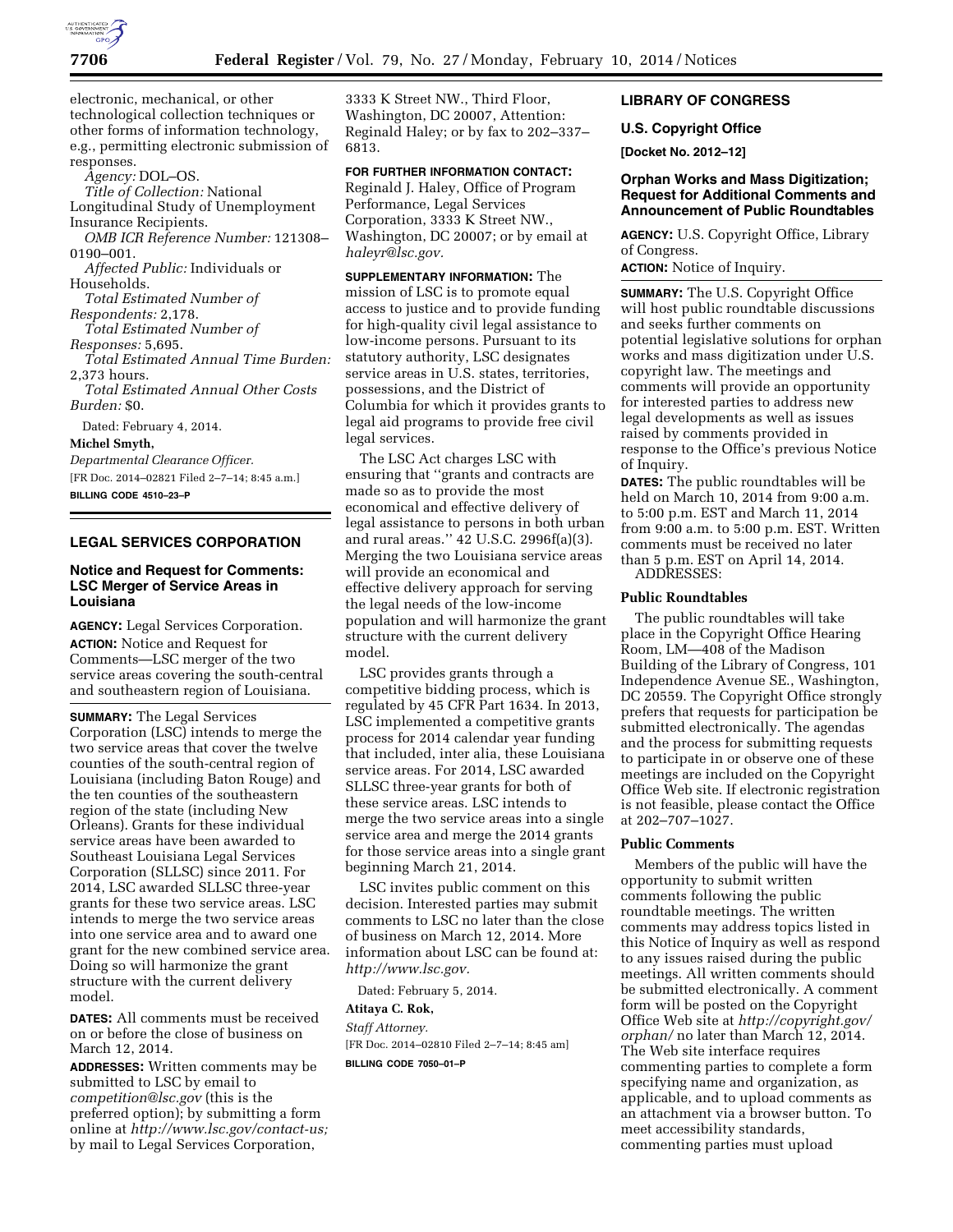comments in a single file not to exceed six megabytes (MB) in one of the following formats: the Adobe Portable Document File (PDF) format that contains searchable, accessible text (not an image); Microsoft Word; WordPerfect; Rich Text Format (RTF); or ASCII text file (not a scanned document). The form and face of the comments must include both the name of the submitter and organization. The Office will post the comments publicly on the Office's Web site exactly as they are received, along with names and organizations. If electronic submission of comments is not feasible, please contact the Office at 202–707–1027 for special instructions.

### **FOR FURTHER INFORMATION CONTACT:**

Karyn Temple Claggett, Associate Register of Copyrights and Director of Policy and International Affairs, by telephone at 202–707–1027 or by email at *[kacl@loc.gov,](mailto:kacl@loc.gov)* or Catherine Rowland, Senior Counsel for Policy and International Affairs, by telephone at 202–707–1027 or by email at *[crowland@](mailto:crowland@loc.gov) [loc.gov.](mailto:crowland@loc.gov)* 

# **SUPPLEMENTARY INFORMATION:**

*Background:* The Copyright Office is reviewing the issue of orphan works 1 under U.S. copyright law in continuation of its previous work on the subject and to advise Congress on potential legislative solutions. As part of its current review, the Office is considering recent developments in the legal and business environments regarding orphan works in the context of: (1) occasional or isolated uses of orphan works; and (2) mass digitization. In October 2011, the Office published a Preliminary Analysis and Discussion document (the ''Analysis'') that examined various legal issues involved in mass digitization projects.2

Subsequently, to assist with further review of the issue, the Office published a general Notice of Inquiry (the ''Notice'') seeking comments from the public on both mass digitization and isolated uses of orphan works.3 The Notice provided background on the Office's previous review of this issue in its January 2006 *Report on Orphan* 

2U.S. Copyright Office, Legal Issues in Mass Digitization: A Preliminary Analysis and Discussion Document (2011), *available at [http://](http://www.copyright.gov/docs/massdigitization/USCOMassDigitization_October2011.pdf) [www.copyright.gov/docs/massdigitization/](http://www.copyright.gov/docs/massdigitization/USCOMassDigitization_October2011.pdf) [USCOMassDigitization](http://www.copyright.gov/docs/massdigitization/USCOMassDigitization_October2011.pdf)*\_*October2011.pdf.* 

*Works* (the "2006 Report"),<sup>4</sup> legislation proposed in 2006 and 2008,<sup>5</sup> the Google Books Search and Hathitrust litigation,6 the role of the Office and private registries in alleviating the orphan works problem, legal issues in mass digitization, and recent international developments. In 2013, the Office received ninety-one initial comments from various interested parties and eighty-nine reply comments. The Notice, comments, and background materials are available at the Copyright Office Web site. The Office now announces public roundtables and seeks further public comments to discuss new legal developments as well as specific issues raised by earlier public comments as it considers potential legislative recommendations.

*Subjects of Comments and Public Roundtables:* After reviewing the comments in response to the Copyright Office's prior Notice, the Office is interested in holding public roundtables to further explore the issues surrounding orphan works and mass digitization. The Office will hold the public roundtable discussions over the course of two days. The first day will cover the following topics: (1) The need for legislation in light of recent legal and technological developments; (2) defining a good faith ''reasonably diligent search'' standard; (3) the role of private and public registries; (4) the types of works subject to any orphan works legislation, including issues related specifically to photographs; and (5) the types of users and uses subject to any orphan works legislation. The second day will include discussions of the following topics: (1) Remedies and procedures regarding orphan works; (2) mass digitization, generally; (3) extended collective licensing and mass digitization; and (4) the structure and mechanics of a possible extended collective licensing system in the United States. Each of these topics is explained in more detail below.

Additionally, the Office invites further written comments regarding the subjects briefly identified above and further explained below, including from parties who did not previously address those subjects, or those who wish to amplify or clarify their earlier comments or respond to issues raised in the public

roundtable meetings. A party choosing to respond to this Notice of Inquiry need not address every subject below, but the Office requests that responding parties clearly identify and separately address each subject for which a response is submitted. Commenters may address any or all of the issues identified below, as well as provide information on other aspects of these issues that are relevant to developing potential legislative solutions to the issues of orphan works and mass digitization.

#### *Day One*

Session 1: The Need for Legislation in Light of Recent Legal and Technological Developments

The Office's 2006 Report concluded that the orphan works problem was pervasive and provided draft legislative language for congressional consideration. Though several bills were introduced in 2006 and 2008,7 none of them ultimately were enacted. Since then, high-profile litigation in the United States brought the issue of orphan works back to the fore. In rejecting the proposed settlement agreement in *The Authors Guild, Inc.* v. *Google Inc.* in 2011, the Southern District Court of New York explicitly noted that it is Congress, and not the courts, who should decide how to resolve the issue of orphan works.8 Recently, the same district court granted summary judgment to Google on copyright infringement claims relating to the Google Books Library Project, concluding that ''Google Books provides significant public benefits,'' and that its book scanning project constitutes fair use under U.S. copyright law.9 While the court's ruling did find the Google Books mass digitization project to be fair use, it neither indicated how broadly the opinion could be used to justify other types of mass digitization projects nor did it explicitly address the issue of orphan works.

Similarly, on October 10, 2012, the Southern District of New York also

9*Authors Guild, Inc.* v. *Google Inc.,* Case No. 05 Civ. 8136 (DC), 2013 WL 6017130, \*26 (S.D.N.Y Nov. 14, 2013) (''*Google II''*).

<sup>1</sup> ''An 'orphan work' is an original work of authorship for which a good faith, prospective user cannot readily identify and/or locate the copyright owner(s) in a situation where permission from the copyright owner(s) is necessary as a matter of law.'' Copyright Office Notice of Inquiry, Orphan Works and Mass Digitization, 77 FR 64555 (Oct. 22, 2012), *available at [http://www.copyright.gov/fedreg/2012/](http://www.copyright.gov/fedreg/2012/77fr64555.pdf) [77fr64555.pdf.](http://www.copyright.gov/fedreg/2012/77fr64555.pdf)* 

<sup>3</sup>Notice, 77 FR 64555–61.

<sup>4</sup>U.S. Copyright Office, Report on Orphan Works (2006), *available at [http://www.copyright.gov/](http://www.copyright.gov/orphan/orphan-report-full.pdf) [orphan/orphan-report-full.pdf.](http://www.copyright.gov/orphan/orphan-report-full.pdf)* 

<sup>&</sup>lt;sup>5</sup> Shawn Bentley Orphan Works Act of 2008, S. 2913, 110th Cong. (2008); Orphan Works Act of 2008, H.R. 5889, 110th Cong. (2008); Orphan Works

<sup>&</sup>lt;sup>6</sup> Authors Guild, Inc. v. HathiTrust, 902 F. Supp. 2d 445 (S.D.N.Y. 2012); *Authors Guild, Inc. v. Google Inc.,* 770 F. Supp. 2d 666 (S.D.N.Y. 2011) (''*Google I''*).

<sup>7</sup>*See supra* note 5.

<sup>8</sup> *Google I,* 770 F. Supp. 2d at 678. ''Google Books'' is the larger project that includes the Google Books Library Project and the Google Books Partner Project (formerly ''Google Print''). Google commenced its book scanning project (then referred to as ''Google Print Library Project'') in 2004. In September 2005, the Authors Guild of America and five publisher members of the Association of American Publishers (''AAP'') sued Google for copyright infringement. The Google Books Partner Project was created when Google and the publishers announced a settlement agreement in October 2012. References to ''Google Books'' or the ''Google Books case'' relate to litigation surrounding the Library Project.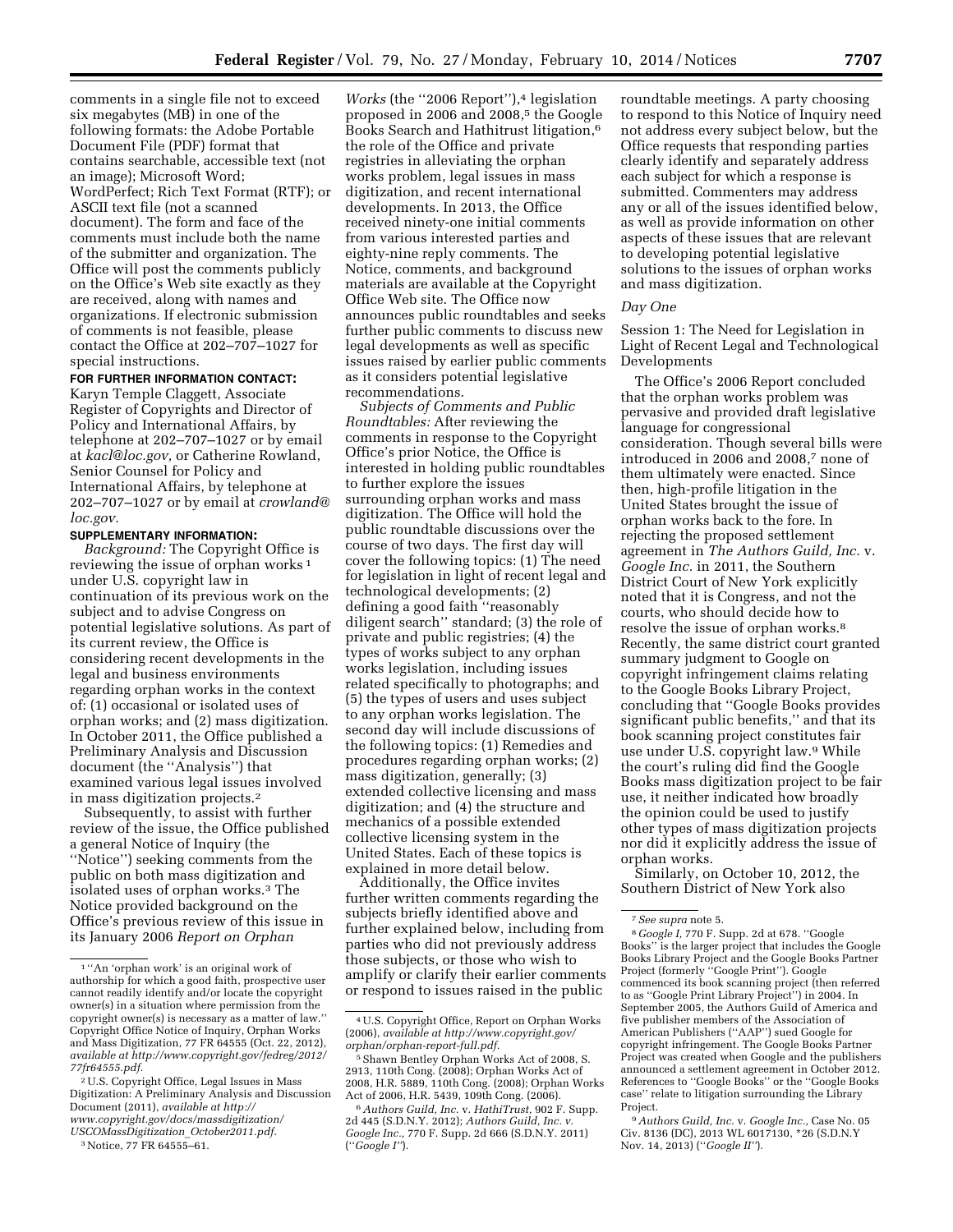ruled that the digitization project undertaken by the HathiTrust Digital Library (''HathiTrust'') and its five university partners was largely transformative and protected by fair use.10 The court, however, did not consider the copyright claims relating to the HathiTrust Orphan Works Project, finding that the issue was not ripe for adjudication because the defendants had suspended the project shortly after the complaint was filed.11

In addition to these legal developments, technology has significantly progressed since Congress last considered the orphan works issue. Since 2008, technological developments have arguably mitigated the orphan works problem via vastly improved search tools and database technology. Improved search engine technology allows users to locate rights holders (and vice versa) via image, sound, or video searches. Improved databases, such as the PLUS Registry,<sup>12</sup> and database interoperability allow copyright rights holders to better publicize ownership information. Yet, many argue that these technologies are not being effectively utilized in the context of orphan works and a legislative solution remains necessary.

In light of recent legal and technological developments, the Office is interested in discussing the current need for legislation to address the issues of orphan works and mass digitization. Specifically, the public roundtable meetings will allow participants to discuss whether recent legal developments have obviated the need for legislation, or whether new legislation would resolve or alleviate the concerns identified in the comments. Can the orphan works problem be resolved under existing exceptions and limitations contained in the current Copyright Act, such as fair use? Should this determination hinge on the type of use or user making use of the work? If legislation is deemed necessary, how

find current contact information for related creators, rights holders and institutions. Owners may register their images and image licenses to allow authorized users to find rights and descriptive metadata using a specific ID or image recognition. Plus Coalition, Inc., ''About,''*[https://](https://www.plusregistry.org/cgi-bin/WebObjects/PlusDB.woa/1/wo/kl6vPj6TeDu1MqoK7ajbug/0.107.27) [www.plusregistry.org/cgi-bin/WebObjects/](https://www.plusregistry.org/cgi-bin/WebObjects/PlusDB.woa/1/wo/kl6vPj6TeDu1MqoK7ajbug/0.107.27) [PlusDB.woa/1/wo/kl6vPj6TeDu1MqoK7ajbug/](https://www.plusregistry.org/cgi-bin/WebObjects/PlusDB.woa/1/wo/kl6vPj6TeDu1MqoK7ajbug/0.107.27) [0.107.27.](https://www.plusregistry.org/cgi-bin/WebObjects/PlusDB.woa/1/wo/kl6vPj6TeDu1MqoK7ajbug/0.107.27)* The role of private and public registries is further discussed in Session 3, below.

should it reflect or acknowledge recent developments in fair use law, if at all?

Additionally, the Office would like to discuss the impact of technological advancements. For example, have improved search tools and database technologies mitigated the orphan works problem, or are these technologies not being effectively utilized in the context of orphan works?

Session 2: Defining the Good Faith ''Reasonably Diligent Search'' Standard

In its 2006 Report, the Copyright Office recommended that Congress amend the Copyright Act to limit the remedies available against good faith users of orphan works after the user performed a generally ''reasonably diligent search'' to locate the owner of that work. The 2008 bills set forth certain baseline requirements such as searching the Office's online records, and would have required users to consult best practices applicable to the work at issue. Both copyright owners and users would have participated in developing these best practices, which the Register of Copyrights would have coordinated.

The Office is interested in discussing how best to define a good faith, reasonably diligent search in light of changes in the legal and technological environment since 2008, and whether improvements can be made to the standard set forth in the 2008 bills. What are the relative advantages or risks of flexible versus rigidly-defined search standards? Additionally, should the Office participate in developing search criteria or evaluating searches, and should regulations set forth specific search criteria? Moreover, what should be the role of community-developed best practices documents that may guide particular groups of users making particular types of uses, and who should develop these ''best practices'' documents? Finally, what role should the Office play in developing, monitoring, or certifying search criteria?

Session 3: The Role of Private and Public Registries

One question regarding orphan works is the role public and private registries might play in any orphan works solution. The most obvious of these registries, the Copyright Office's own registration and recordation system, provides a wealth of copyright information but has limitations based on both technological requirements and the fact that registration and recordation is not mandatory in the United States. There are other registries that have ownership information, and there has been some suggestion that the Office

should investigate enhancing interoperability between the Office system and private rights registries.<sup>13</sup>

The Office would like to discuss the role registration and recordation may play in helping to more effectively mitigate the orphan works problem. For example, in the context of orphan works, how could the Office facilitate and incentivize owners to register their works and keep their ownership and contact information current? Should failure to register with the Office affect the orphan status of a work? How could any such incentives be reconciled with the United States' obligations under the Berne Convention and other international instruments? Additionally, the Office is interested in learning more about the appropriate role of third party registries (commercial and noncommercial). For example, what could be the Office's role in overseeing or certifying these third party registries? Would it be helpful for the Office to establish a registry requiring users to register their use of, or intent to use, orphan works similar to that envisioned in the Orphan Works Act of 2008? 14 Does the recently-passed UK orphan works legislation, which envisions a key role for a web portal connecting multiple private and public Web sites and databases, present an attractive model for utilizing and organizing these registries in the United States?

Session 4: Types of Works Subject to Orphan Works Legislation, Including Issues Related Specifically to Photographs

As described in the Office's previous Notice and many of the responding comments, orphan works remain a pervasive issue in copyright law. While the issue cuts across all creative sectors, the unique challenges posed by photographs have long been an obstacle to developing an effective orphan works solution. Photographs and other works of visual art may lack or may more easily become divorced from ownership information, especially in the age of social media that has largely transpired since Congress considered the 2008 bills. This lack of identifying

<sup>10</sup>*HathiTrust,* 902 F. Supp. 2d 445.

<sup>11</sup> *Id.* at 455–56.

<sup>12</sup>The PLUS Registry (the ''Registry'') is an online database created and operated by PLUS Coalition, Inc., an international group of communities ''dedicated to creating, using, distributing and preserving images.'' Users may search the Registry to find rights and descriptive information (''metadata'') for any image, and to

<sup>13</sup>As mentioned in the Notice, the Office has begun digitizing its historic records and is initiating upgrades to its registration and recordation systems. These projects will facilitate public access to, and thus improve users' ability to investigate, the copyright status of works, including the identification and location of copyright owners. The upgrades to the registration and recordation systems also are meant to facilitate the effective registration of works and recordation of documents related to registered works, helping to ensure that the record and contact information on file with the Office remains accurate. Notice, 77 FR 64558.

<sup>14</sup>H.R. 5889, 110th Cong. sec. 2(a), § 514(b)(3) (2008).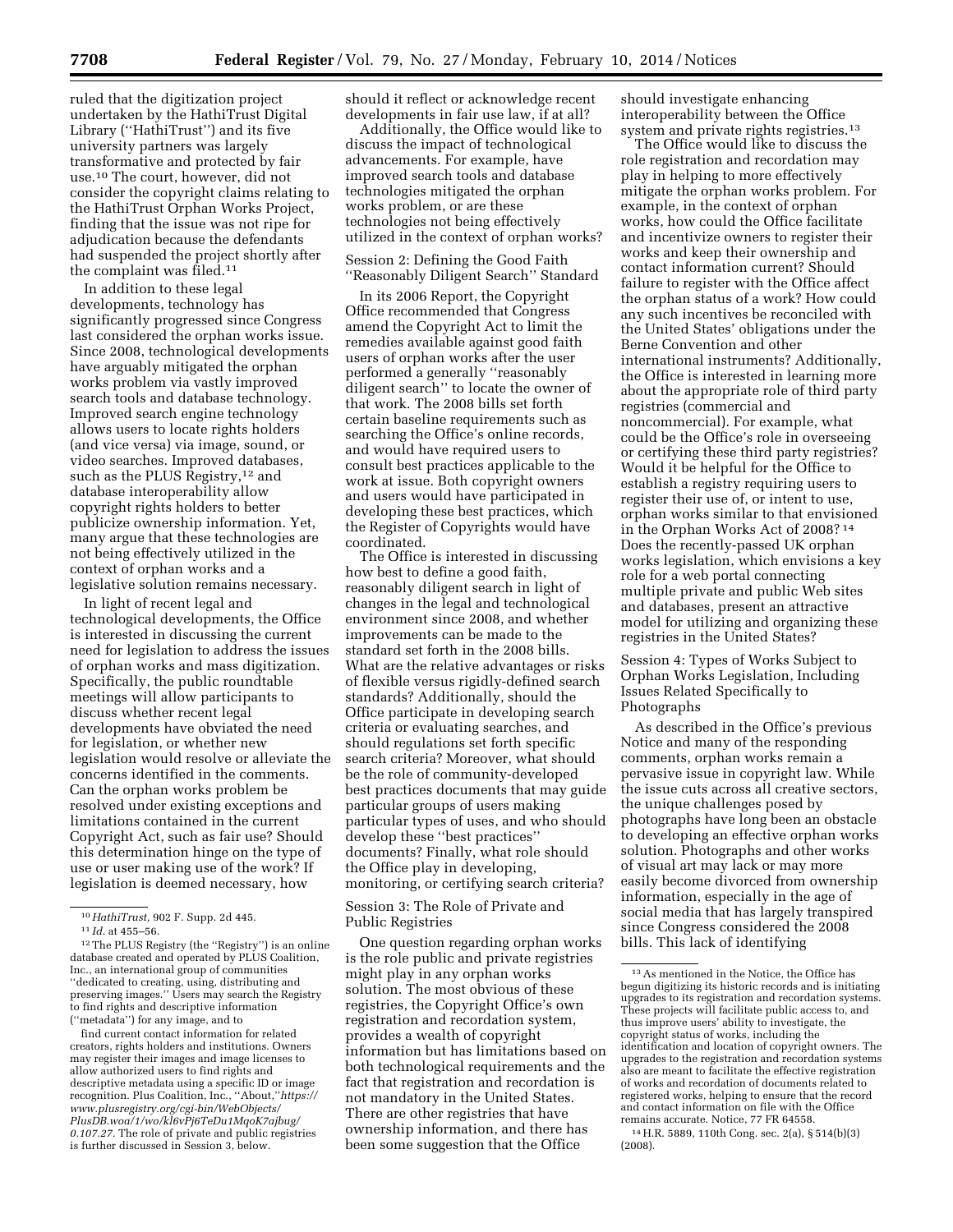information often prevents users from locating or even initiating a search for orphaned photographs' rights holders. The 2008 bills included a number of provisions specifically aimed at resolving some of the issues specific to photographs.

In light of the peculiar position of photographs, it is important to consider how any orphan works solution might address these specific works, either by creating specific rules or excluding them altogether. Excluding photographs would not be a novel solution; the European Union recently approved an orphan works directive (the ''Directive'') that provides an exception for noncommercial public interest users making noncommercial public interest uses of orphan works, while providing a general exclusion of photographs from the scheme.15

The Office is interested in discussing how to address the problems presented by certain types of works, including specifically photographic and visual arts orphan works. Should an orphan works solution exclude any particular type of work or should it include all copyrighted works? Would the exclusion of certain types of works substantially undermine the effectiveness of any orphan works solution? If all types of works are included, what (if any) special provisions are required to ensure that all copyright owners, such as photographers, are treated equitably within the legislative framework? Do recent developments such as the creation of voluntary registries, like the PLUS Registry,16 mitigate any of the earlier concerns regarding the treatment of photographs?

Session 5: Types of users and uses subject to orphan works legislation

The Copyright Office's previous orphan works review did not differentiate between commercial and noncommercial uses and users of orphan works. Since then, however, there has been a debate regarding whether an orphan works solution should take into account the user's status as either a commercial or noncommercial entity. For example, the

Directive provides an exception for noncommercial public interest users making noncommercial public interest uses of orphan works.<sup>17</sup> Any solution that excludes commercial users and uses, however, may arguably provide an incomplete solution. Some have argued that the policy motivations behind any orphan works legislation logically should extend to commercial uses that may promote the underlying goals of the Copyright Act. The United Kingdom's recently adopted orphan works legislation does not differentiate between commercial and noncommercial users or uses.

The Office thus is interested in learning more about whether an orphan works solution should encompass both commercial and noncommercial uses. Should orphan works legislation apply equally to commercial and noncommercial uses and users? If not, how should specific types of uses and users be treated within the legislative framework? Should orphan works legislation be limited only to uses by noncommercial entities with a public service mission? Should these entities be permitted to use orphan works only for limited purposes such as preservation, or should they be able to broadly use orphan works to provide access to the public? Should commercial entities be able to make commercial use of orphan works? What are the relative advantages or disadvantages of allowing such use?

#### *Day Two*

Session 1: Remedies and Procedures Regarding Orphan Works

The Office's 2006 Report did not suggest creation of an exception to copyright for use of orphan works, but instead recommended that Congress limit the remedies that the copyright owner could seek against good faith users of orphan works to injunctive relief and ''reasonable compensation'' for the use of the work. The Office also recommended a ''take-down'' option for certain noncommercial users engaged in noncommercial activities, which was incorporated in the proposed 2008 legislation. In addition to the take-down provision, the legislation also would have (1) limited remedies to good faith users of orphan works having performed a reasonably diligent search, (2) been applicable on a case-by-case basis, and (3) permitted rights holders to reasonable compensation, but not statutory damages or attorneys' fees. The Senate bill would have allowed owners to reclaim their works by serving a

''Notice of Claim of Infringement,'' requiring the user to cease the infringement and negotiate in good faith with the rights holder.<sup>18</sup>

The appropriate structure and scope of remedies continues to be a significant issue of concern for both copyright owners and potential users of orphan works. For example, the threat and unpredictable nature of statutory damages, the need for predictability and reasonableness in assessing damages, and the rights available to creators of derivative works based on orphan works are all issues that warrant further discussion.

The Office is interested in discussing remedies and procedures in the context of orphan works. What remedies should be available where orphan works rights holders emerge after a third party has already begun to use an orphaned work? What rights should be available for creators of derivative works based on orphan works? What procedures should be put in place where these situations arise? Does the limitation on liability model still make sense in the current legal environment? Should orphan works legislation instead be re-framed as an exception to copyright as it is in an increasing number of foreign jurisdictions?

### Session 2: Mass Digitization, Generally

The Office's 2006 Report and the 2008 proposed legislation did not consider the issue of mass digitization in detail. Although mass digitization was ongoing in 2008, the practice has since become much more prevalent. Thus, it is important to understand how mass digitization fits into an orphan works solution. Because many of the comments submitted in response to the Notice indicated that the issue of mass digitization should be treated separately from the issue of orphan works, it also is important to understand whether mass digitization fits into an orphan works solution.

The Copyright Office would like to discuss the intersection of mass digitization and orphan works at the public roundtable meetings. As a preliminary matter, the Office is interested in discussing what types of digitization projects should be covered by any legislative proposal, including the scope of activities that can be accurately described as ''mass digitization.'' Additionally, it is important to review the relative risks and benefits of mass digitization projects. The Office would like to discuss the types of entities that might

<sup>15</sup> Directive 2012/28/EU, of the European Parliament and of the Council of 25 October 2012 on Certain Permitted Uses of Orphan Works, *available at [http://register.consilium.europa.eu/](http://register.consilium.europa.eu/doc/srv?l=EN&t=PDF&gc=true&sc=false&f=PE%2036%202012%20REV%202) [doc/srv?l=EN&t=PDF&gc=true&sc=false&](http://register.consilium.europa.eu/doc/srv?l=EN&t=PDF&gc=true&sc=false&f=PE%2036%202012%20REV%202) [f=PE%2036%202012%20REV%202.](http://register.consilium.europa.eu/doc/srv?l=EN&t=PDF&gc=true&sc=false&f=PE%2036%202012%20REV%202)* Note, however, that photographs embedded in other, covered, works (*e.g.,* photographs contained in books) are included within this scheme. *Id.* at art. 1(4).

<sup>16</sup>*See* Plus Coalition, Inc., supra note 12. Both the 2008 House and Senate bills would have delayed implementation until after such a registry was

<sup>&</sup>lt;sup>17</sup> See Directive, *supra* note 15, at art. 6(2).

<sup>18</sup>S. 2913, 110th Cong. sec. 2(a) § 514(c)(1)(B), 514(b)(1)(A) (2008).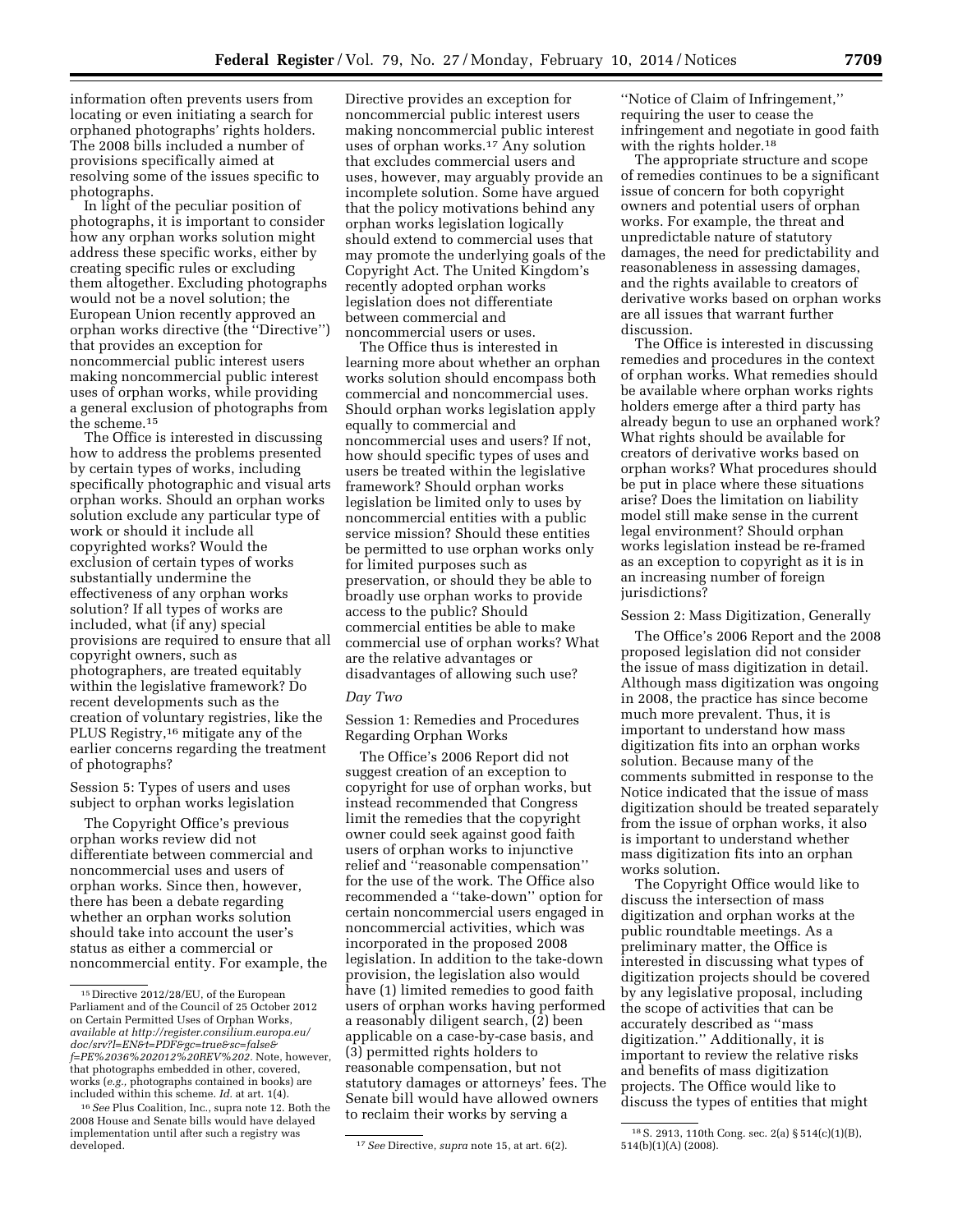be able to engage in such activities under any legislative proposal, and the types or categories of works that should be covered. Moreover, under what circumstances should mass digitization projects proceed and how may digitized materials be used? How might any mass digitization solution differ from that of a general orphan works solution? Would potential solutions developed in the context of mass digitization ameliorate the issue of orphan works? How might these potential solutions interact?

Session 3: Extended Collective Licensing and Mass Digitization

Several foreign countries have laws that address mass digitization in different ways. For example, recentlypassed legislation in the United Kingdom creates a bifurcated approach allowing certain types of individual uses of orphan works and mass digitization.19 There, individual or occasional users of orphan works may apply for a non-exclusive license from a centralized government or government-sanctioned private agency on payment of a license fee held in escrow should rights holders reemerge.20 Users also must perform a diligent search for the rights holder, which must be verified by the authorizing body before a license will be issued.21 Cultural institutions engaging in mass digitization, on the other hand, may digitize works (including orphan works) in their existing collections through an extended collective licensing regime.22 The licenses granted are not exclusive and all rights holders have the right to opt out of any license.23 Hungary has adopted a similar two-tier orphan works solution.24 Several Nordic

22 *Id.* In extended collective licensing models, representatives of copyright owners and representatives of users negotiate terms that are binding on all members of the group by operation of law (*e.g.,* all textbook publishers), unless a particular copyright owner opts out. Extended collective licensing regimes authorize the grant of broad licenses to make specified uses of incopyright works for which it would be unduly expensive to clear rights on a work-by-work basis (*e.g.,* mass digitization of in-copyright works, photocopying in-copyright articles in library settings). The government or a trusted designee typically administers payments. It is not quite compulsory licensing in that the parties (rather than the government) negotiate the rates, but it nevertheless requires a legislative framework and often involves some degree of government oversight. *See* Notice, 77 FR 64559.

23Enterprise and Regulatory Reform Act 2013 at Section 77.

 $24100/2009$  (V. 8) Korm. rendelet az árva mü egyes felhasználásainak engedélyezésére vonatkozó részletes szabályokról (Government Regulation on

countries also have adopted extended collective licensing regimes for limited types of works and uses in the context of mass digitization.25

The Office is interesting in reviewing the option of extended collective licensing for purposes of mass digitization in detail. For example, the Office is interested in discussing whether the United States should look abroad to foreign extended collective licensing approaches for ideas on domestic action on the issue of mass digitization. If so, which approach or components of any particular approach present attractive options for a potential U.S. course of action? Should such a system include both commercial and noncommercial uses, or be limited to noncommercial entities? How do extended collective licensing systems work in practice in the countries where they have been adopted? Are there statistics or any longitudinal data regarding the success of extended collective licensing regimes, particularly vis-a`-vis orphan works and mass digitization, around the world? Further, would the U.S. political, legal, and market structures, which can be quite different from foreign counterparts, support an extended collective licensing-type solution?

Session 4: The Structure and Mechanics of a Possible Extended Collective Licensing System in the United States

Extended collective licensing systems exist where representatives of copyright owners and users negotiate terms that are binding on both members and similarly situated non-members of the group by operation of law, unless an interested copyright rights holder elects to opt out. Collective management organizations function by establishing, collecting, and distributing these license fees. These organizations typically are sanctioned or overseen by the government. Where these organizations collect licensing fees relating to orphan works, they typically hold these fees until the owner emerges to collect the fee or for a statutorily set period of time. In this way, extended collective licensing may present an option for resolving many of the issues inherent in mass digitization projects, especially as they relate to the incidental digitization of orphan works contained in these digitized collections.

While some other countries have embraced extended collective licensing, the United States currently does not have the legal framework for such a system. Nevertheless, there has been some discussion that extended collective licensing might be helpful in a mass digitization scenario. It is unclear, however, how extended collective licensing could integrate with the current U.S. legal infrastructure to streamline the licensing process, or whether it could possibly upset existing and well-functioning markets for certain copyright-protected works. Moreover, the mechanical operation of such a system is unclear; for example, questions remain regarding procedures whereby copyright rights holders may ''opt out'' of any extended collective licensing regime.

The Office is interested in discussing specific details of an appropriate extended collective licensing system in the United States for mass digitization purposes. How might an extended collective licensing regime be structured in the United States? Could an extended collective licensing system be compatible with U.S. copyright laws, legal norms, and industry practices? How much direct oversight should the Office or any other governmental entity have over the establishment, authorization, and/or operation of collective management organizations? Are any existing collective management organizations in the United States capable of administering an extended collective licensing regime for mass digitization? If new collective management organizations are created, should they be structured as government entities, nonprofit entities licensed and/or funded by the government, or commercial entities licensed and/or funded privately or by the government?

Additionally, the Office recognizes that the opt-out and orphan works issues inherent in mass digitization projects are ripe for further discussion. For example, should rights holders be permitted to opt out of any extended collective licensing system at any time? How would rights holders' ability to opt out affect licensees who may have made significant investments in the use of licensed works? How should orphan works ''incidentally'' included in a mass digitization project be handled? Should the collective management organization be responsible for attempting to locate all rights holders and, if so, should a ''reasonably diligent search'' standard be applied to the organization? How should license fees be calculated and how should remuneration of authors and authors' groups be handled? What

<sup>19</sup>*See* Enterprise and Regulatory Reform Act, 2013, c. 24, § 77, *available at [http://](http://www.legislation.gov.uk/ukpga/2013/24/section/77)*

*[www.legislation.gov.uk/ukpga/2013/24/section/77.](http://www.legislation.gov.uk/ukpga/2013/24/section/77)*  20 *Id.* 

<sup>21</sup> *Id.* 

the Detailed Rules Related to the Licensing of Certain Use of Orphan Works), arts. 2(1), 2(2), 3 (Hung.), *available at [http://www.hipo.gov.hu/](http://www.hipo.gov.hu/English/jogforras/100_2009.pdf) [English/jogforras/100](http://www.hipo.gov.hu/English/jogforras/100_2009.pdf)*\_*2009.pdf.* 

<sup>25</sup>*See, e.g.,* Consolidated Act on Copyright 2010, No. 202, Art. 50–51 (2010) (Denmark); *see also*  Copyright Act, No. 404, §§ 13–14 (2010) (Finland).